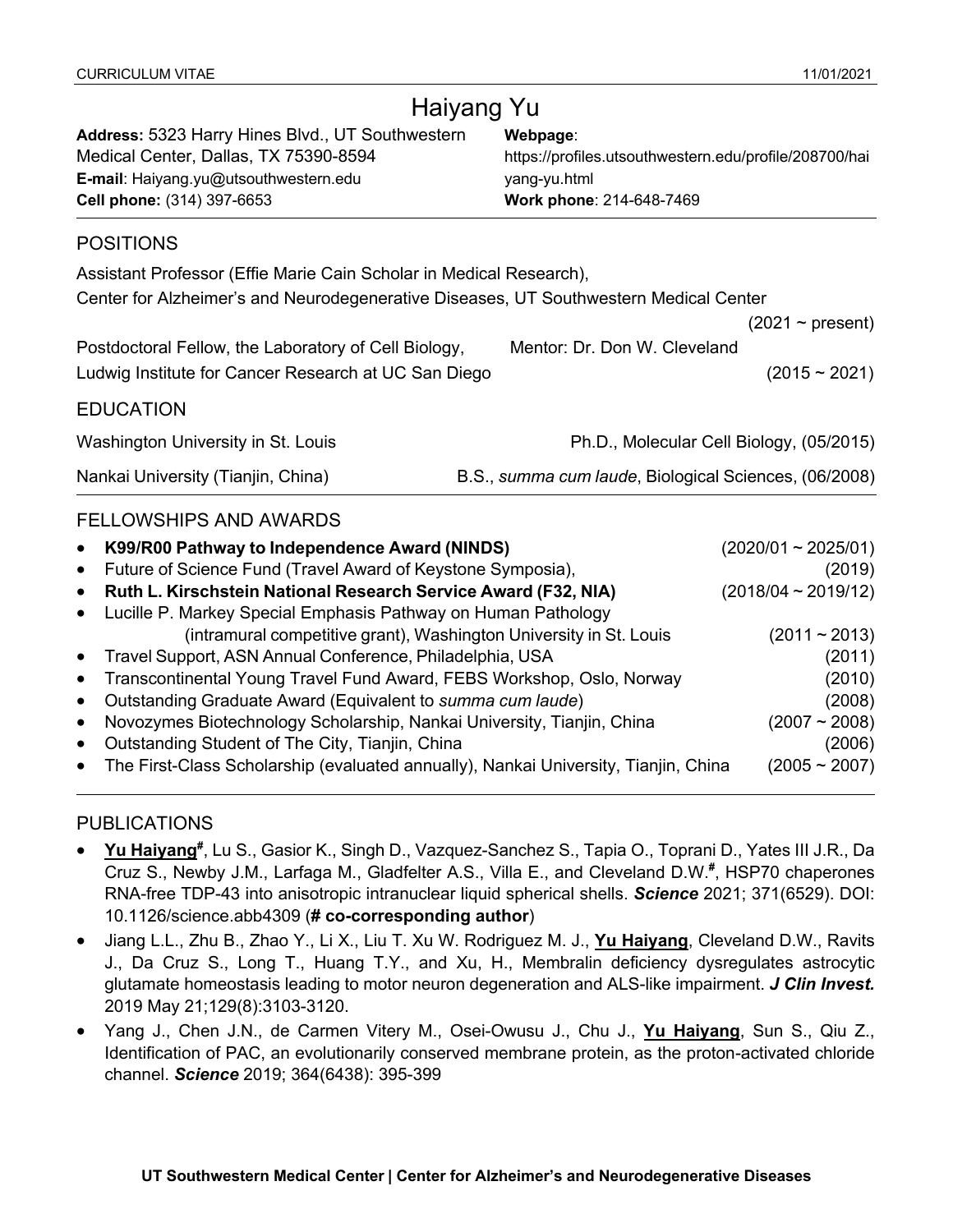- Gasset-Rosa F.,\*, Lu S.,\*, **Yu Haiyang**,\*, Chen C,\*, Melamed Z., Guo L., Shorter J., Da Cruz S., and Cleveland D.W., Cytoplasmic TDP-43 de-mixing independent of stress granules drives inhibition of nuclear import, loss of nuclear TDP-43, and cell death. *Neuron* 2019; 102(2):339-357 **(\*co-first author)**
- **Yu Haiyang**, and Cleveland D.W., Tuning apoptosis and neuroinflammation: TBK1 restrains RIPK1. *Cell* 2018; 174(6): 1339-41 (**Preview**)
- Milam A.A.V., Bartleson J.M., Donermeyer D.L., Horvath S., Durai V., Raju S., **Yu Haiyang**, Redmann V., Zinselmeyer B., White J.M., Murphy K.M., and Allen P.M., Tuning T Cell Signaling Sensitivity Alters the Behavior of CD4+ T Cells during an Immune Response. *J Immunol* 2018; 200(10) 3429-3437.
- Brähler S.\*, **Yu Haiyang\***, Suleiman H, Gokul M. Krishnan G.M., Saunders B., Kopp J. B., Miner J. H., Zinselmeyer B. H. and Shaw A. S., Intravital and organ slice imaging of podocyte membrane dynamics. *J Am Soc Nephrol.* 2016; 27: 3285–3290. (**\*Co-first author**)
- **Yu Haiyang**\*, Artomov M.\*, Brähler S.\*, Stander M. C., Shamsan G., Sampson M. G., White M.J., Kretzler M., Miner M. J., Winkler C. A., Mitra R. D., Kopp J. B., Daly M. J., Shaw A. S., A role of genetic susceptibility in sporadic focal segmental glomerulosclerosis. *J Clin Invest.* 2016; 126(4):1067-78. (\* Co-first authorship)
- **Yu Haiyang**, Suleiman H., Kim A.H.J., Miner J.H., Dani A., Shaw A.S. and Akelish S., Rac1 activation in podocyte induces rapid foot process effacement and proteinuria. *Mol Cell Biol.* 2013; 33(23): 4755- 64.
- Hu J., Stites E.C., **Yu Haiyang**, Germino E.A., Shibatsu H.S., Stork P.J.S., Kornev A.P., Taylor S.S., and Shaw A.S., Allosteric activation of Functionally Asymmetric RAF kinases. *Cell* 2013; 154(5): 1036- 46.
- Akilesh S.\*, Suleiman H.\*, **Yu Haiyang**\*, Stander M.C., Lavin P., Gbadegesin R., Antignac C., Pollak M.R., Kopp J.B., Winn M.P., Shaw A.S., Arhgap24 (FilGAP) inhibits Rac1 activity in mouse podocytes and is associated with familial focal segmental glomerulosclerosis. *J Clin Invest***.** 2011; 121(10): 4127- 37. **(\*Co-first author**)
- Hu J., **Yu Haiyang**, Kornev A.P., Zhao J., Filbert E.L., Taylor S.S. and Shaw A.S., A mutation that blocks ATP binding creates a pseudokinase that stabilizes the scaffolding function of KSR1, CRAF and BRAF. *Proc Natl Acad Sci U S A***.** 108(15): 6067-72.
- Liu M., **Yu Haiyang**, Huo L., Liu J., Li M., and Zhou J., Validating the mitotic kinesin Eg5 as a therapeutic target in pancreatic cancer cells. *Biochem Pharmacol***.** 2008 Jul 15; 76(2): 169-78.
- Sun L., Li D., Dong X, **Yu Haiyang**, Dong J.T., Zhang C., Lu X., and Zhou J., Small-molecule inhibition of Aurora kinases triggers apoptosis in cancer cells independently of the spindle checkpoint. *Biochem Pharmacol***.** 2008 Mar 1; 75(5): 1027-34.

## PATENT

l

• Shaw A.S., Hu J., and **Yu H**., Methods and uses of KSR kinase, and mutations thereof. Patent No. 8900845; issue date12-02-2014.

## PODIUM PRESENTATIONS IN HIGH-IMPACT CONFERENCES

- **Yu Haiyang.**, Lu S., Vazquez-Sanchez S. and Cleveland D.W., *Multiple Phases of TDP-43*. 21st Annual Packard Center ALS Research Symposium, virtual, 2021 Mar 08 (at Johns Hopkins University).
- **Yu Haiyang**., and Cleveland D.W., *Structure and regulation of TDP-43 liquid droplets in the nucleus*. Society of Neuroscience Annual Conference (**SfN**), Chicago, USA, 2019 Oct 20.
- **Yu Haiyang**., Singh D., Lu S., Villa E., Cleveland D.W., *Molecular and Structural Mechanisms for Intranuclear Tertiary Phase Separation of TDP-43 Liquid Droplets*. **FASEB** Summer Research Conference on Protein Aggregation, Snowmass, CO, 2019 Jun 11.